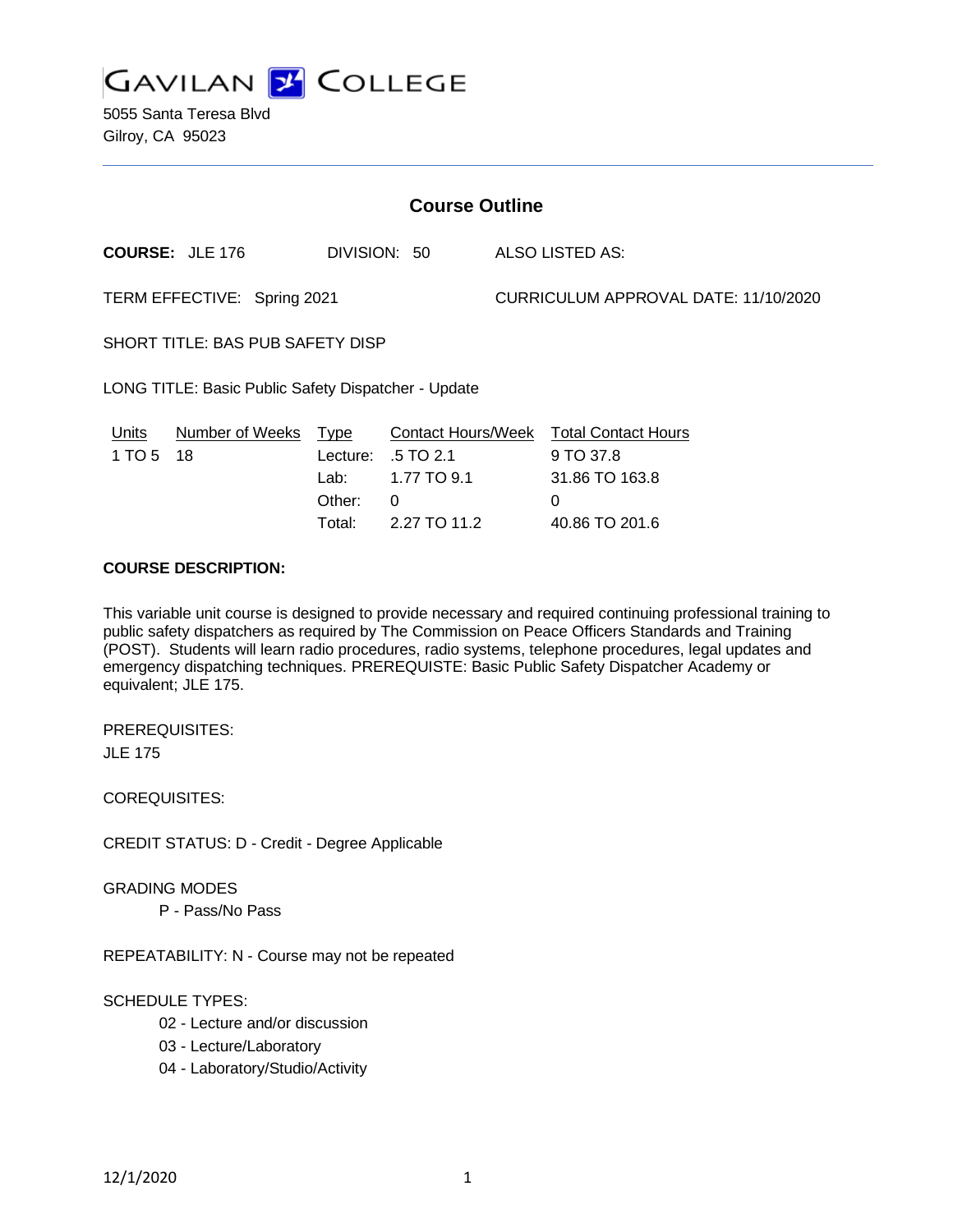### **STUDENT LEARNING OUTCOMES:**

By the end of this course, a student should:

1. Examine and compare communication technology and how systems interact; Federal Communications Center guidelines for radio use; codes used by various agencies and the concept of clear text; techniques for handling the radio in a professional manner; and officer safety and response considerations for dispatching calls.

2. Demonstrate proper communication through use of the information gathering techniques such as the 5 W's (who, what, when, where, why) active listening, maintaining a professional demeanor, and giving effective advice to citizens while avoiding communication barriers.

3. Identify the different types of missing persons and develop a clear understanding of the statutory requirements associated with response.

## **CONTENT, STUDENT PERFORMANCE OBJECTIVES, OUT-OF-CLASS ASSIGNMENTS**

Curriculum Approval Date: 11/10/2020

## LECTURE CONTENT:

Because of the integrated nature of the lab/lecture method of instruction, the content for both lecture and lab are infused in all subjects.

I Communication Technology (2-5 hours)

Students will discuss the hardware and equipment used for communication.

- A. Communications Regulations
- B. Radio Systems and Components
- C. Communications Equipment
- D. Telephone Technology (hardware)
- E. Alarm Systems
- II Telephone Procedures (3-15 hours)

Students will identify telephone procedures.

- A. Role of the Compliant Taker
	- B. Responsibilities
	- C. Demeanor
	- D. Processing Calls for Service
	- E. 9-1-1
	- F. Difficult Calls
	- G. Liability Issues
- III Radio Procedures (3-15 hours)

Students will explain radio procedures during class exercises.

- A. Radio Protocol
- B. FCC Guidelines
- C. Radio Transmissions
- D. Listening
- E. Effective Control of Radio Frequency
- F. Dispatch Techniques
- G. Officer Safety
- H. Supervisory Notification
- IV. Stress Management (1-2 hours)

Students will compare and contrast the components of stress.

A. Definition of Stress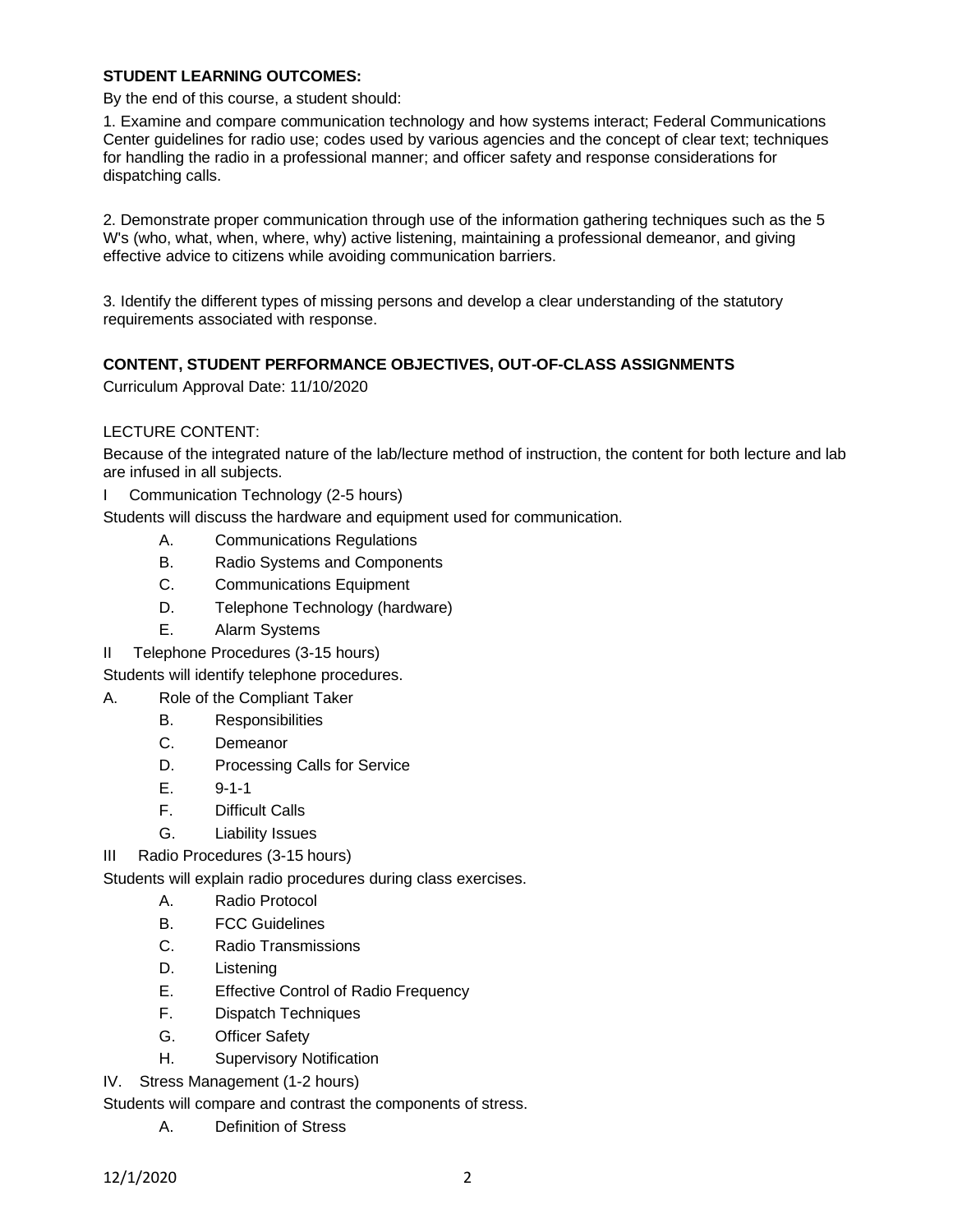B. Types of Stress

# C. Critical Incident Stress Debriefing (CISD)

# LAB CONTENT:

V. Resources/Referral Services (3-16 hours)

Students will integrate local services into emergency situations during role playing exercises.

- A. Mutual Aid
	- B. Mutual Aid Communications Considerations
	- C. Local Resources
	- D. Referral Services
	- E. Media
	- F. R.A.C.E.S. (Radar Amateur Communications Emergency Systems)
	- G. Map Reading
- VI. Workplace Communication (3-24 hours)

Students will describe confidentiality issues surrounding access; and techniques for correctly interpreting information in the

given situation.

- A. Effective Information Gathering Primary Information 5 W?s
- B. Radio Codes
- C. Sensitivity to Reporting Parties
- D. Active Listening
- E. Professional Demeanor
- F. Courtesy
- G. Secondary Information
- H. Specific Caller Techniques
- I. Types of Incidents
- J. Call Processing
- K. Advice to Citizens
- L. Communications Skills
- M. Conveyance of Directions and Instructions to the Public
- N. Development of the Mental Picture
- O. Customer Service

VII. Telephone Technology (2-8 hours)

Students will compare various telecommunications systems and how they interact.

- A. Audio Recorders
	- B. Manual or Computer-based Telephone Systems
	- C. Other Technology

VIII. Concepts of Emergency Medical Dispatching (2-12 hours)

Students will identify the need for EMS during class exercises.

- A. Organization of the EMS System
- B. Types of Emergency Medical Dispatch Systems Available
- C. Overview of the Administrative Organization of the EMS System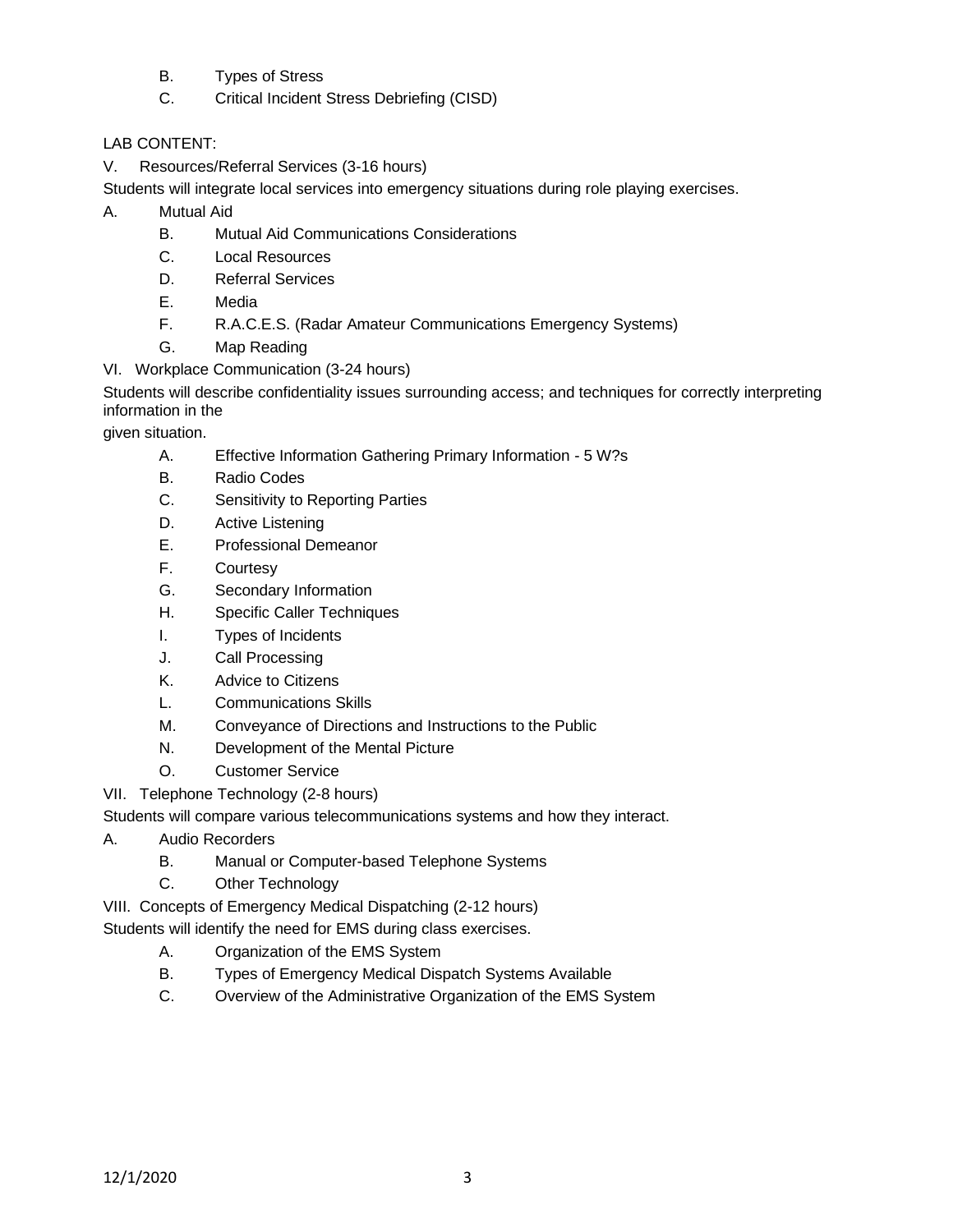IX. California State Department of Justice Telecommunications (4-16 hours)

Students will examine California Law Enforcement Telecommunications system.

- A. Telecommunications Inquiry Course
- B. California Law Enforcement Telecommunications System
- C. Criminal Justice Information System
- D. Oregon Law Enforcement Data System
- E. Laws, Policies, Ramifications
- X. Telecommunications Update (2-8 hours)

Students will review the criminal justice system and general procedures in written exercises.

- A. General Procedures
- B. Criminal Justice System
- C. Functions of Law Enforcement in the Criminal Justice System
- XI. Communication Barriers (2-8 hours)

Students will use methods, concepts and theories from course when dealing with communication barriers in class exercises.

- A. Making the Other Person Less Willing to Communicate
- B. Types of Communication Barriers
- C. Ways to Overcome Barriers

XII. Professional Demeanor and Ethical Behavior (2-8 hours)

Students will demonstrate professional and ethical behavior at all times.

- A. Ethics, Values, Principles/Integrity
- B. Impact of Conduct

XIII. Communication (2-14 hours)

Students will study the communication process, active listening and elements of communication.

- A. The Communications Process
- B. Elements of Communication
- C. How Does Communication Work?
- D. Active Listening
- E. Barriers to Communication
- F. Effects of Nonverbal Communication

XIV. Professional Behavior (2-13 hours)

Students will study career management and professional conduct.

- A. Professional Conduct
- B. Career Management
- C. Safe Workplace
- D. Tolerant Workplace
- E. Verbal Altercations
- F. Personal Impacts
- XV. Missing Persons (3-12 hours)

Students will study critical call taking and dispatcher responsibilities when dealing with missing persons.

- A. Background and Legislative Intent
- B. Types of Missing Person
- C. Statutory Requirements Associated With Response
- D. Critical Call Taking and Dispatcher Responsibilities and Requirements
- F. Role of Officers and Missing Person Investigators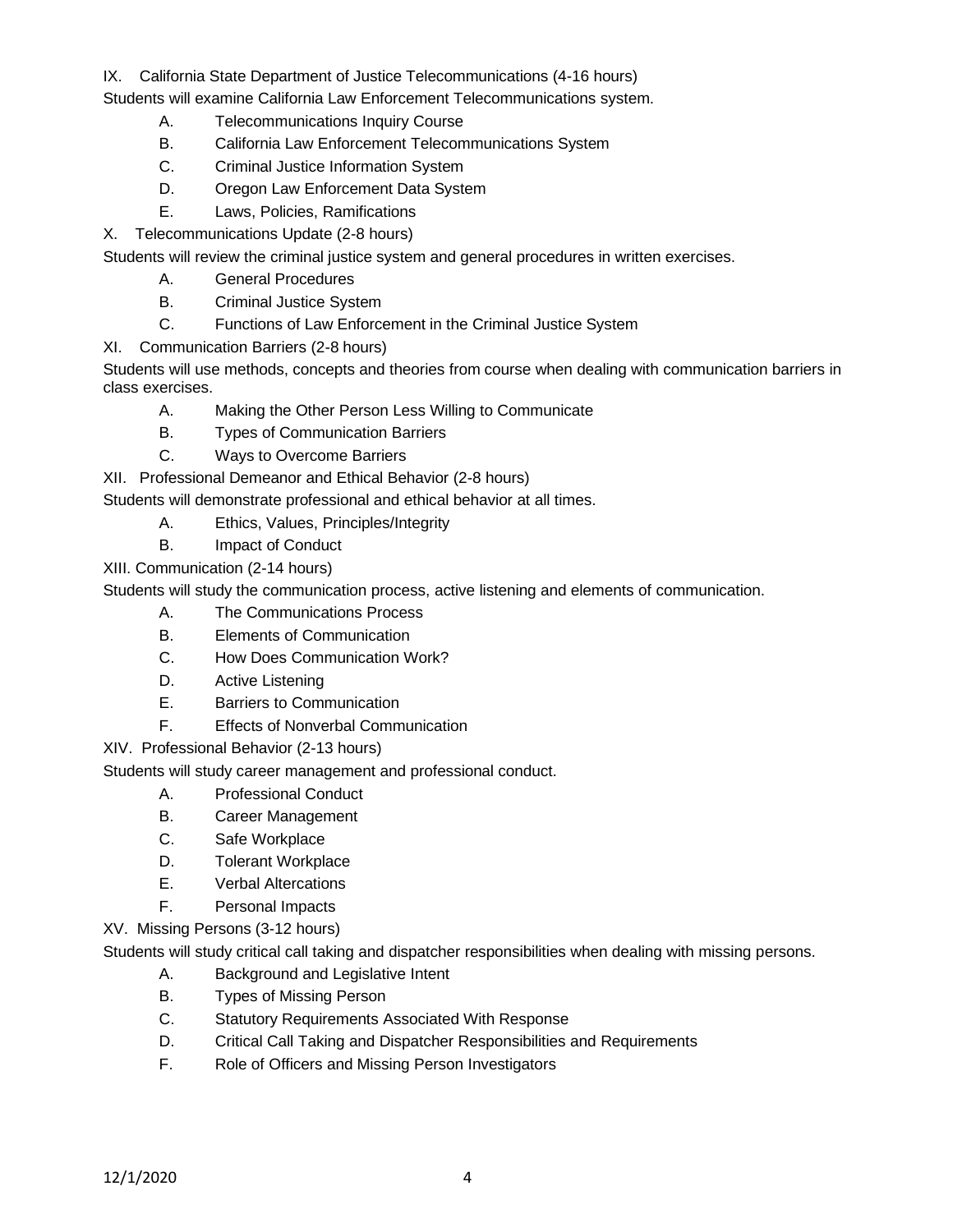# XVI. Domestic Violence (5-24 hours)

Students will study domestic violence and the effect it has on its victims and the responsibility of dispatchers and law enforcement when handling domestic violence calls.

- A. Provisions of the Penal Code
- B. Domestic Violence Legal Definitions and Terminology
- C. Law Enforcement's Responsibility in Response
- D. Role of the Public Safety Dispatcher
- E. Referral Agencies and Resource
- F. Domestic Violence Overview
- G. Historical Background of Domestic Violence Laws
- H. Nature and Extent of Domestic Violence
- I. Legal Rights and Remedies Available To Victims
- J. Tenancy Issues and Domestic Violence
- K. Impact on Children
- L. Assisting Victims
- M. Importance of Call Taking Procedures

## **METHODS OF INSTRUCTION:**

Skills Demonstration, Written Assignments, Oral Assignments, Class Activities

# **OUT OF CLASS ASSIGNMENTS:**

Required Outside Hours: Assignment Description: 18-64 Reading Department Policy Penal Codes Vehicle Codes

## **METHODS OF EVALUATION:**

Problem-solving assignments Percent of total grade: 30.00 % Field Work; Lab Reports; Quizzes Skill demonstrations Percent of total grade: 50.00 % Class Performance/s; Performance Exams Objective examinations Percent of total grade: 20.00 % Multiple Choice; True/False; Other: skills demonstration